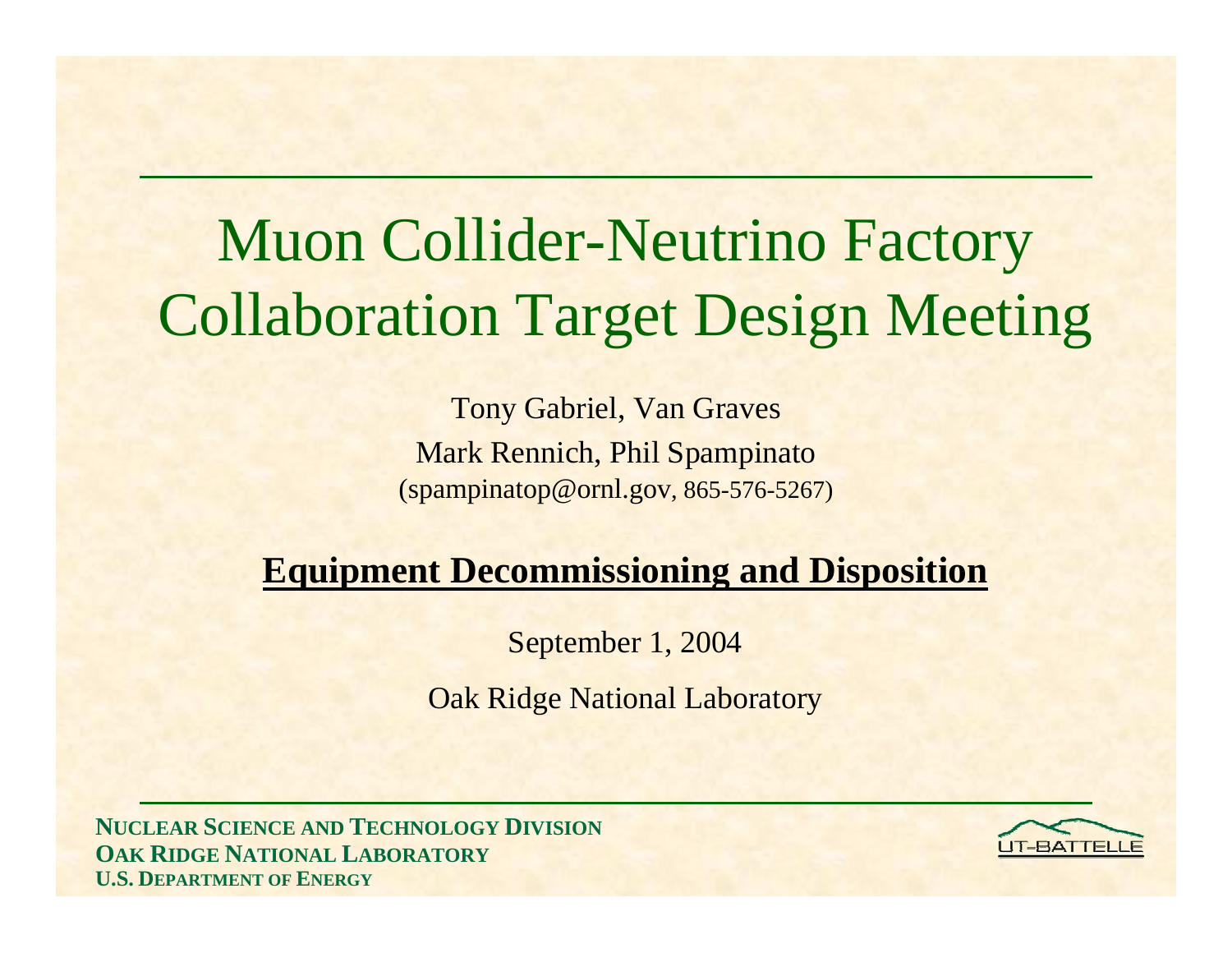### Schedule for Target System Development and Testing

|                                                                    | Start                   | Finish   |     |             | 2004                                                                                                                                                          |                |        | 2005              |     |                         |                       |                            |           |                            |                      |     |                              |          |     |           |                    | 2006 |                     |                  |                    |     |     |
|--------------------------------------------------------------------|-------------------------|----------|-----|-------------|---------------------------------------------------------------------------------------------------------------------------------------------------------------|----------------|--------|-------------------|-----|-------------------------|-----------------------|----------------------------|-----------|----------------------------|----------------------|-----|------------------------------|----------|-----|-----------|--------------------|------|---------------------|------------------|--------------------|-----|-----|
| Hg TARGET SYST DESIGN-CERN TEST                                    | Date                    | Date     | Jul | Aug $\vert$ | Sept   Oct                                                                                                                                                    |                | Nov    | Dec               | Jan | Feb                     | Mar                   | Apr                        | May       | Jun                        | Jul                  | Aug | Sept                         | Oct      | Nov | Dec       | Jan                | Feb  | Mar                 | Apr              | May                | Jun | Jul |
| <b>Solenoid/Cryostat Milestones</b>                                |                         |          |     |             |                                                                                                                                                               |                |        |                   |     |                         |                       |                            |           |                            |                      |     |                              |          |     |           |                    |      |                     |                  |                    |     |     |
| Fabricate                                                          | 5/31/04                 | 10/28/04 |     |             |                                                                                                                                                               |                |        |                   |     |                         |                       |                            |           |                            |                      |     | <b>Moved From Aug.-Sept.</b> |          |     |           | <b>B-Field and</b> |      |                     |                  |                    |     |     |
|                                                                    |                         |          |     |             |                                                                                                                                                               |                |        |                   |     |                         |                       |                            |           |                            |                      |     | (3 month delay)              |          |     |           | <b>Hg Tests</b>    |      |                     |                  |                    |     |     |
| Deliver/Install at MIT                                             | 11/1/04                 | 11/19/04 |     |             |                                                                                                                                                               |                |        |                   |     |                         |                       |                            |           |                            |                      |     |                              |          |     |           |                    |      |                     |                  |                    |     |     |
| <b>System Test</b>                                                 | 11/22/04 12/17/04       |          |     |             |                                                                                                                                                               |                | ∼      |                   |     |                         |                       |                            |           |                            |                      |     |                              |          |     |           |                    |      |                     |                  |                    |     |     |
| Intergrated Test at MIT                                            | 10/31/05 12/28/05       |          |     |             |                                                                                                                                                               |                |        |                   |     |                         |                       |                            |           |                            |                      |     |                              |          |     |           |                    |      | Schedule Make Up ?? |                  |                    |     |     |
| Ship To CERN                                                       | 1/2/06                  | 1/31/06  |     |             | The schedule for the "Solenoid/Cryostat" is based on that presented to MUTAC<br>by H. Kirk on 4/28/04; however, the MIT integrated systems testing is delayed |                |        |                   |     |                         |                       |                            |           |                            |                      |     |                              |          |     |           |                    |      |                     |                  |                    |     |     |
| Install                                                            | 2/1/06                  | 2/28/06  |     |             | until Nov.-Dec. 2005 because of design, fabrication, and testing for the Hg target                                                                            |                |        |                   |     |                         |                       |                            |           |                            |                      |     |                              |          |     |           |                    |      |                     |                  |                    |     |     |
| <b>Commission Test Equipment at CERN</b>                           | 3/1/06                  | 3/31/06  |     |             | system. This likely change is shown on this schedule.                                                                                                         |                |        |                   |     |                         |                       |                            |           |                            |                      |     |                              |          |     |           |                    |      |                     |                  | at CERN            |     |     |
| <b>Beam On Experiment</b>                                          | 4/3/06                  | 4/21/06  |     |             |                                                                                                                                                               |                |        |                   |     |                         |                       |                            |           |                            |                      |     |                              |          |     |           |                    |      |                     |                  |                    |     |     |
| Decommission                                                       | 4/24/06                 | 4/28/06  |     |             |                                                                                                                                                               |                |        |                   |     |                         |                       |                            |           |                            |                      |     |                              |          |     |           |                    |      |                     | ∧⊽               |                    |     |     |
|                                                                    |                         |          |     |             |                                                                                                                                                               |                |        |                   |     |                         |                       |                            |           |                            |                      |     |                              |          |     |           |                    |      |                     |                  |                    |     |     |
| <b>Hg Target System</b>                                            |                         |          |     |             |                                                                                                                                                               |                |        |                   |     |                         |                       |                            |           |                            |                      |     |                              |          |     |           |                    |      |                     |                  |                    |     |     |
| 1. System Design                                                   |                         |          |     |             |                                                                                                                                                               |                |        |                   |     |                         |                       |                            |           |                            |                      |     |                              |          |     |           |                    |      |                     |                  |                    |     |     |
| 1a. Engineering Coordination                                       | 7/1/04                  | 2/28/06  |     |             |                                                                                                                                                               |                |        |                   |     |                         |                       |                            |           |                            |                      |     |                              |          |     |           |                    |      |                     |                  |                    |     |     |
|                                                                    | 8/18/04                 |          |     |             |                                                                                                                                                               |                |        |                   |     | Diamonds Indicate       |                       |                            |           |                            |                      |     |                              |          |     |           |                    |      |                     |                  |                    |     |     |
| 1b. Establish Interfaces & Obtain<br>Requirements                  | 8/2/04                  | 8/31/04  |     |             |                                                                                                                                                               |                |        |                   |     | <b>Estimated Travel</b> |                       |                            |           |                            |                      |     |                              |          |     |           |                    |      |                     |                  |                    |     |     |
| 1c. Neutronics Calcs (BNL)                                         | 8/2/04                  | 8/31/04  |     |             | (by BNL)                                                                                                                                                      |                |        |                   |     |                         |                       |                            |           |                            |                      |     |                              |          |     |           |                    |      |                     |                  |                    |     |     |
| 1d. Develop Interface Dwgs                                         | 8/2/04                  | 8/31/04  |     |             |                                                                                                                                                               |                |        |                   |     |                         |                       |                            |           |                            |                      |     |                              |          |     |           |                    |      |                     |                  |                    |     |     |
|                                                                    |                         |          |     |             |                                                                                                                                                               |                |        | <b>Conceptual</b> |     | <b>Final</b>            |                       |                            |           |                            |                      |     |                              |          |     |           |                    |      |                     |                  |                    |     |     |
| 1e. Design Hg Flow Loop System                                     |                         |          |     |             |                                                                                                                                                               |                | Design |                   |     | <b>Design</b>           |                       |                            |           |                            |                      |     |                              |          |     |           |                    |      |                     |                  |                    |     |     |
|                                                                    |                         |          |     |             | Title I                                                                                                                                                       |                |        |                   |     |                         |                       |                            |           |                            |                      |     |                              |          |     |           |                    |      |                     |                  |                    |     |     |
| Title I Design                                                     | 9/1/04<br>2/23/05       | 11/12/04 |     |             |                                                                                                                                                               |                |        |                   |     |                         | Design<br>Review      |                            |           |                            |                      |     |                              |          |     |           |                    |      |                     |                  |                    |     |     |
| <b>Title II Design</b>                                             | 11/22/04 2/18/05        |          |     |             |                                                                                                                                                               |                |        | Title II          |     |                         |                       |                            |           |                            |                      |     |                              |          |     |           |                    |      |                     |                  |                    |     |     |
|                                                                    |                         |          |     |             |                                                                                                                                                               |                |        |                   |     |                         |                       |                            |           |                            |                      |     |                              |          |     |           |                    |      |                     |                  |                    |     |     |
| 1f. Develop Procurement Specification                              | 1/17/05                 | 2/18/05  |     |             |                                                                                                                                                               | Design         |        |                   |     |                         |                       |                            |           |                            |                      |     |                              |          |     |           |                    |      |                     |                  |                    |     |     |
|                                                                    | 11/17/04                |          |     |             |                                                                                                                                                               | Review         |        |                   |     |                         |                       |                            |           |                            |                      |     |                              |          |     |           |                    |      |                     |                  |                    |     |     |
| 1g. Design Optical Diagnostics (BNL)                               | 9/1/04                  | 11/12/04 |     |             |                                                                                                                                                               |                |        |                   |     |                         |                       |                            |           |                            |                      |     |                              |          |     |           |                    |      |                     |                  |                    |     |     |
|                                                                    | 11/22/04                | 2/18/05  |     |             |                                                                                                                                                               |                |        | - (by BNL)        |     |                         |                       |                            |           |                            |                      |     |                              |          |     |           |                    |      |                     |                  |                    |     |     |
| 1h. Design Target Windows (BNL)                                    | 9/1/04                  | 11/12/04 |     |             |                                                                                                                                                               | (by BNL)       |        |                   |     |                         |                       |                            |           | <b>Schedule Make Up ??</b> |                      |     |                              |          |     |           |                    |      |                     |                  |                    |     |     |
| 1i. Design Hg Nozzle (Princeton)                                   | 9/1/04                  | 11/12/04 |     |             |                                                                                                                                                               |                |        |                   |     |                         |                       |                            |           |                            | <b>Two Months ??</b> |     |                              |          |     |           |                    |      |                     |                  |                    |     |     |
| 1j. Procurement (Bid & Award)                                      | 3/1/05                  | 5/31/05  |     |             |                                                                                                                                                               | (by Princeton) |        |                   |     |                         | ᠭᠴ                    |                            |           |                            |                      |     |                              |          |     |           |                    |      |                     |                  |                    |     |     |
| 1k. Fabrication                                                    | 6/1/05                  | 6/30/05  |     |             |                                                                                                                                                               |                |        |                   |     |                         |                       |                            |           |                            |                      |     | <b>Schedule Make Up ??</b>   |          |     |           |                    |      |                     |                  |                    |     |     |
| 11. Assembly and Systems Test                                      | 7/1/05                  | 9/30/05  |     |             |                                                                                                                                                               |                |        |                   |     |                         |                       |                            |           |                            |                      |     |                              |          |     |           |                    |      |                     |                  |                    |     |     |
| 1m. Ship to MIT; assemble target compon.                           | 10/3/05                 | 10/31/05 |     |             |                                                                                                                                                               |                |        |                   |     |                         |                       |                            |           |                            |                      |     |                              | ᠀        |     |           |                    |      |                     |                  |                    |     |     |
| 2. Assist w/ Integrated Test at MIT                                | 10/31/05                | 12/28/05 |     |             |                                                                                                                                                               |                |        |                   |     |                         |                       | <b>D&amp;D Plan Signed</b> |           | <b>Hg-only Tests</b>       |                      |     |                              |          |     | $\bullet$ |                    |      |                     |                  |                    |     |     |
| 3. Coordinate Design Effort with CERN                              | $\frac{1}{4}$<br>9/1/04 | 1/31/05  |     |             |                                                                                                                                                               |                |        |                   |     |                         | <b>By All Parties</b> |                            |           |                            |                      |     | <b>Use ORNL</b>              |          |     |           |                    |      |                     |                  |                    |     |     |
| 4. Develop Decommissioning and                                     | 2/1/05                  | 5/31/05  |     |             |                                                                                                                                                               |                |        |                   |     |                         |                       |                            |           |                            |                      |     | <b>Transportation</b>        |          |     |           |                    |      |                     |                  |                    |     |     |
| <b>Disposition Plan</b>                                            |                         |          |     |             |                                                                                                                                                               |                |        |                   |     |                         |                       |                            |           |                            |                      |     | Group                        |          |     |           |                    |      |                     | <b>BNL, MIT.</b> |                    |     |     |
| 5. Develop Shipping & Installation Plan for<br><b>MIT and CERN</b> | 6/1/05                  | 9/30/05  |     |             |                                                                                                                                                               |                |        |                   |     |                         |                       |                            |           |                            |                      |     |                              |          |     |           |                    |      |                     | at CERN          | <b>ORNL.</b> and P |     |     |
| 6. Provide Engineering Support for the                             | 2/27/06                 | 4/26/06  |     |             |                                                                                                                                                               |                |        |                   |     |                         |                       |                            |           |                            |                      |     |                              |          |     |           |                    |      |                     | ឃ                |                    |     |     |
| <b>High-Power Tests at CERN</b>                                    | 3/13/06                 |          |     |             | (Rev. 4, June 30, 2004)                                                                                                                                       |                |        |                   |     |                         |                       |                            |           |                            |                      |     |                              |          |     |           |                    |      |                     |                  |                    |     |     |
|                                                                    | 4/17/06                 |          |     |             |                                                                                                                                                               |                |        |                   |     |                         |                       |                            |           |                            |                      |     |                              |          |     |           |                    |      |                     |                  |                    |     |     |
|                                                                    |                         |          |     |             |                                                                                                                                                               |                |        |                   |     |                         |                       |                            |           |                            |                      |     |                              |          |     |           |                    |      |                     |                  |                    |     |     |
|                                                                    |                         |          | Jul | Aug         | Sept                                                                                                                                                          | Oct            | Nov    | Dec               | Jan | Feb                     | Mar                   |                            | Apr   May | Jun                        | Jul                  | Aug |                              | Sept Oct | Nov | Dec       | Jan                | Feb  | Mar                 | Apr              | May                | Jun | Jul |

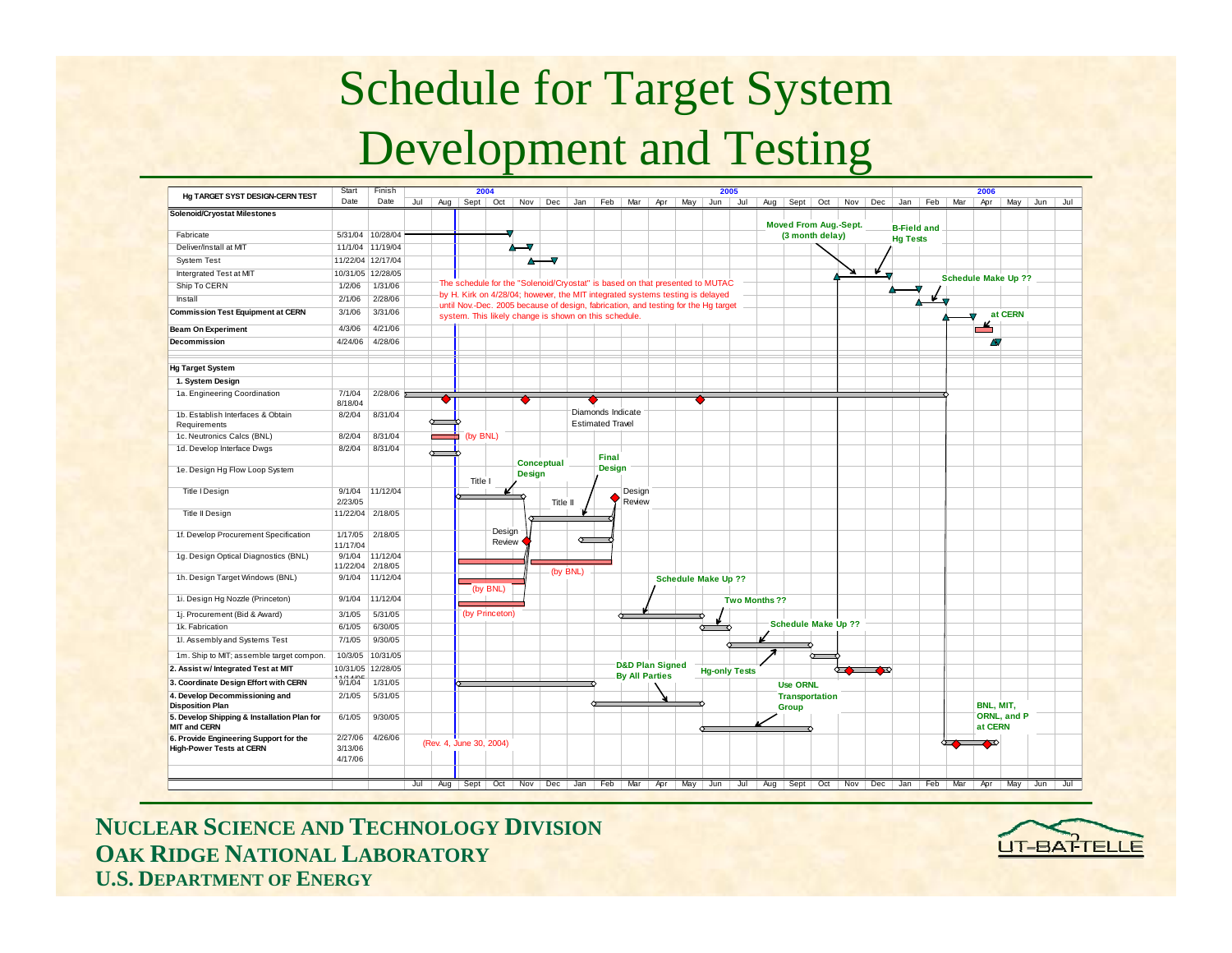#### April 2006 is Assumed for Tests at CERN

• Establish requirements for disposal

- What equipment
- Who is responsible
- Where does it go
- When is it safe to handle

| <b>Activity Name</b>                                                                                                                             | <b>Start</b> | Finish  | <b>Apr '06</b><br><b>May '06</b> |                                                                                          |          |    |    |   |  |  |
|--------------------------------------------------------------------------------------------------------------------------------------------------|--------------|---------|----------------------------------|------------------------------------------------------------------------------------------|----------|----|----|---|--|--|
|                                                                                                                                                  | Date         | Date    | 1                                | 8                                                                                        | 15       | 22 | 29 | 6 |  |  |
| <b>CERN Tests and</b>                                                                                                                            |              |         |                                  |                                                                                          |          |    |    |   |  |  |
| <b>Equipment Disposition</b>                                                                                                                     |              |         |                                  |                                                                                          |          |    |    |   |  |  |
| Install magnet and target<br>components in tunnel                                                                                                | 4/1/06       | 4/6/06  | て                                |                                                                                          |          |    |    |   |  |  |
| Connect all services; install Hg                                                                                                                 | 4/7/06       | 4/7/06  | ⇙                                |                                                                                          |          |    |    |   |  |  |
| System tests (power, cryo, Hg<br>jet, diagnostics )                                                                                              | 4/8/06       | 4/10/06 |                                  | ∞                                                                                        |          |    |    |   |  |  |
| Proton beam tuning tests                                                                                                                         | 4/11/06      | 4/13/06 |                                  | $\infty$                                                                                 |          |    |    |   |  |  |
| High Power Tests - 40 pulses                                                                                                                     | 4/14/06      | 4/17/06 |                                  |                                                                                          | $\Gamma$ |    |    |   |  |  |
| Additional time available for<br>tests                                                                                                           | 4/18/06      | 4/22/06 |                                  |                                                                                          | V        |    |    |   |  |  |
| Dismantle equipment and<br>relocate in tunnel area                                                                                               | 4/23/06      | 4/30/06 |                                  |                                                                                          |          |    |    |   |  |  |
|                                                                                                                                                  |              |         |                                  | A cool down period of<br>?? days is required<br>before hands on<br>dismantling can occur |          |    |    |   |  |  |
| Remaining activities: remove<br>and pack Hg; place target<br>components in shielded<br>container; place magnet/cryostat<br>in shielded container |              |         |                                  |                                                                                          |          |    |    |   |  |  |
|                                                                                                                                                  |              |         | 1                                | 8                                                                                        | 15       | 22 | 29 | 6 |  |  |

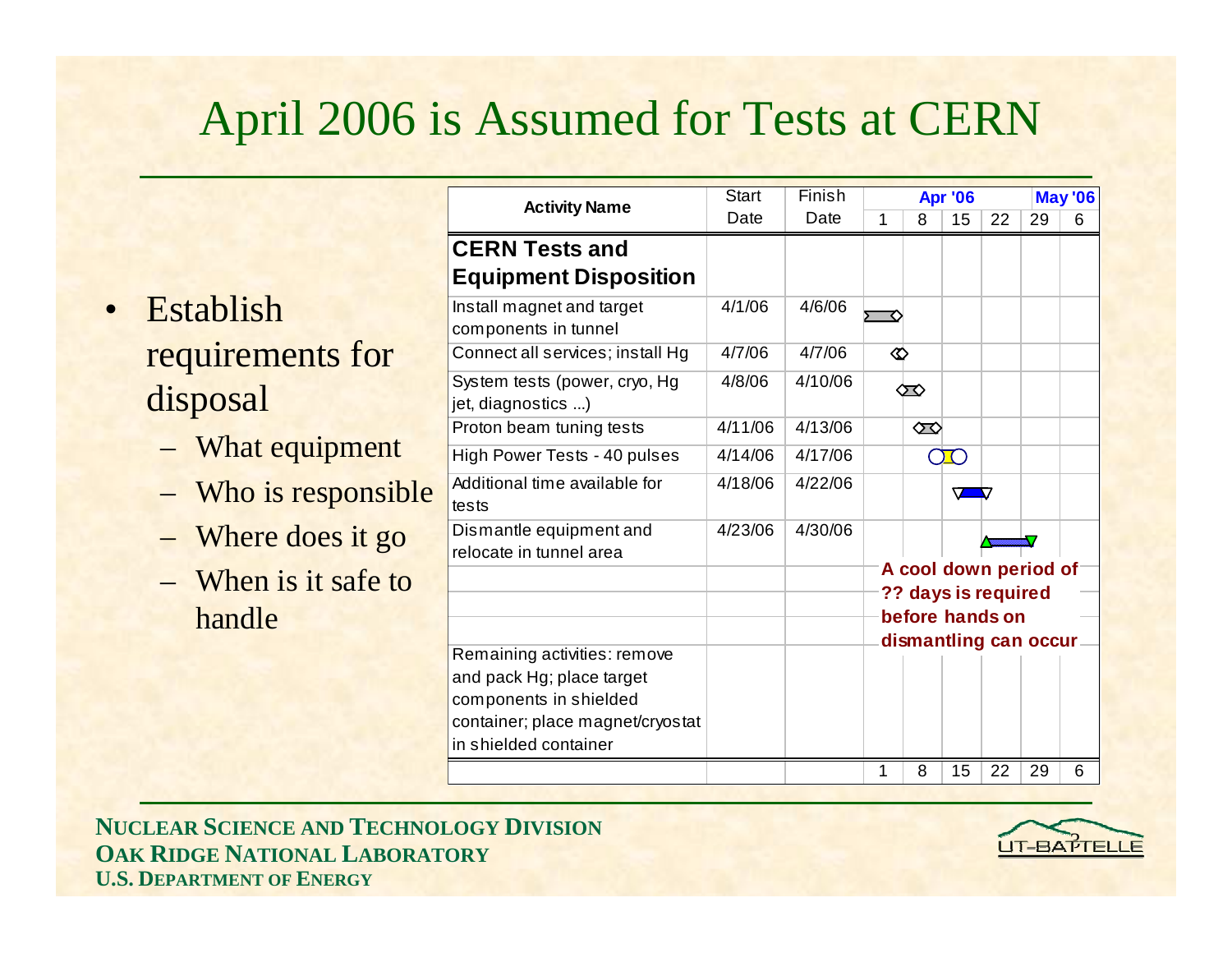## Preliminary Test/Disposal Plan -for discussion only-

- Set up and check out equipment at CERN 10 days
- Beam tuning/alignment 3 days
- Beam-on-target testing 4 days (10 pulses/day)
- Additional time available for beam tests 4 days
- Dismantle equipment and move away from the beam line – 7 days
- D&D plan signed by all parties

*Equipment remains in TT2A tunnel for ??? days before final disposition*

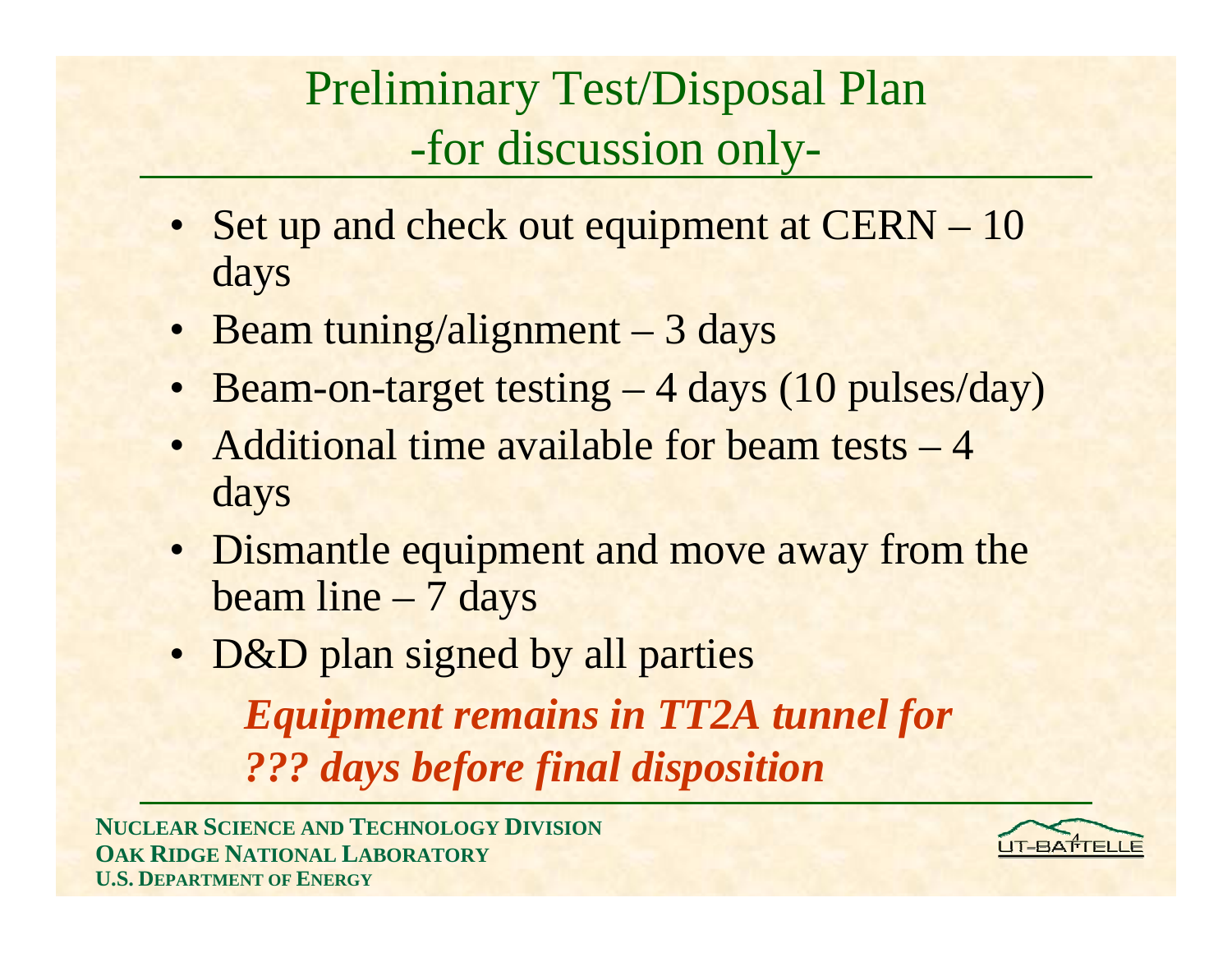#### Activated Hg Dose Rate Plot



**Dose Rate In Air From One 1 mm Radius \* Drop Of Unshielded Activated Mercury**